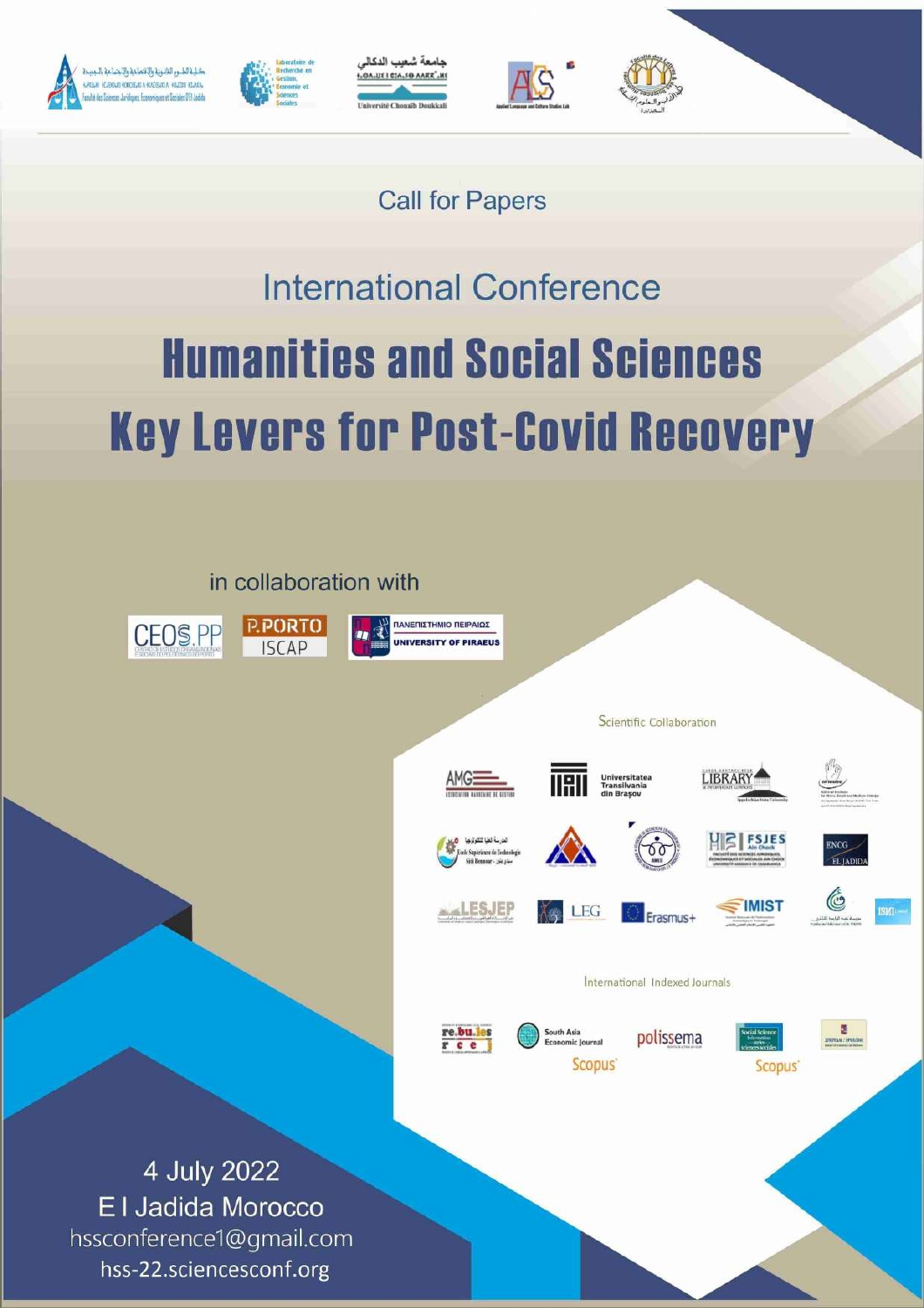



دامعة شعر LUE I CIA.JO AARR".HE





### Keynote Speakers



Prof. Christina Kontogoulidou

Head of the International Relations and European Programs Office at the University of Piraeus. Professor of Health Management and Health Economics. UniPi. Greece



Prof. Fani Sakellariadou

Professor and Head of the Maritime Studies Department. Director of the Laboratory of Geochemical Oceanography. University of Piraeus, Greece



Prof. Essaid El Meskini

Dean of the Faculty of Legal, Economic and Social Sciences of El Jadida. Professor of Economics and Management Sciences. Chouaib Doukkali University, Morocco



Prof. Manuel Moreira Silva

Vice-president for internationalization and Research. Associate Professor of Translation, Localization, and Terminology. Researcher at CEOS.PP. ISCAP, Polytechnic of Porto, Portugal.

#### Scope and Topics

The Covid-19 health crisis has significantly disrupted every aspect of human life, namely the economic, social, societal, cultural, and political sectors around the world. Governments, policymakers, businesses and individuals have faced new and unknown risks. Thus, radical changes in individual and organizational habits and practices have been noticed:

On the socio-cultural level, several repercussions can be enumerated. The excessive use of the media in all its forms has increased misinformation and conspiratorial narratives. The crisis has also impacted the artistic, cultural and sport sectors due to social distancing measures and cancellation of major global events. Furthermore, the pandemic has caused a havoc in the educational systems and institutions around the world; this massive disruption has sharpened educational inequalities, particularly in the most vulnerable countries. Other existing social vulnerabilities have been exposed and amplified by the lockdowns and downturns, among them: gender gaps, domestic violence, and the exploitation of children and adolescents.

On the socio-economic level, the consequences have been harmful. The closure of borders, the suspension of the tourism-related activities, the closure of certain businesses have resulted in a decline in the overall level of world production, slowdown in global trade, employment losses for millions of workers around the world, decrease in per capita income, reduction in state revenues in the face of an unexpected increase in government expenditure.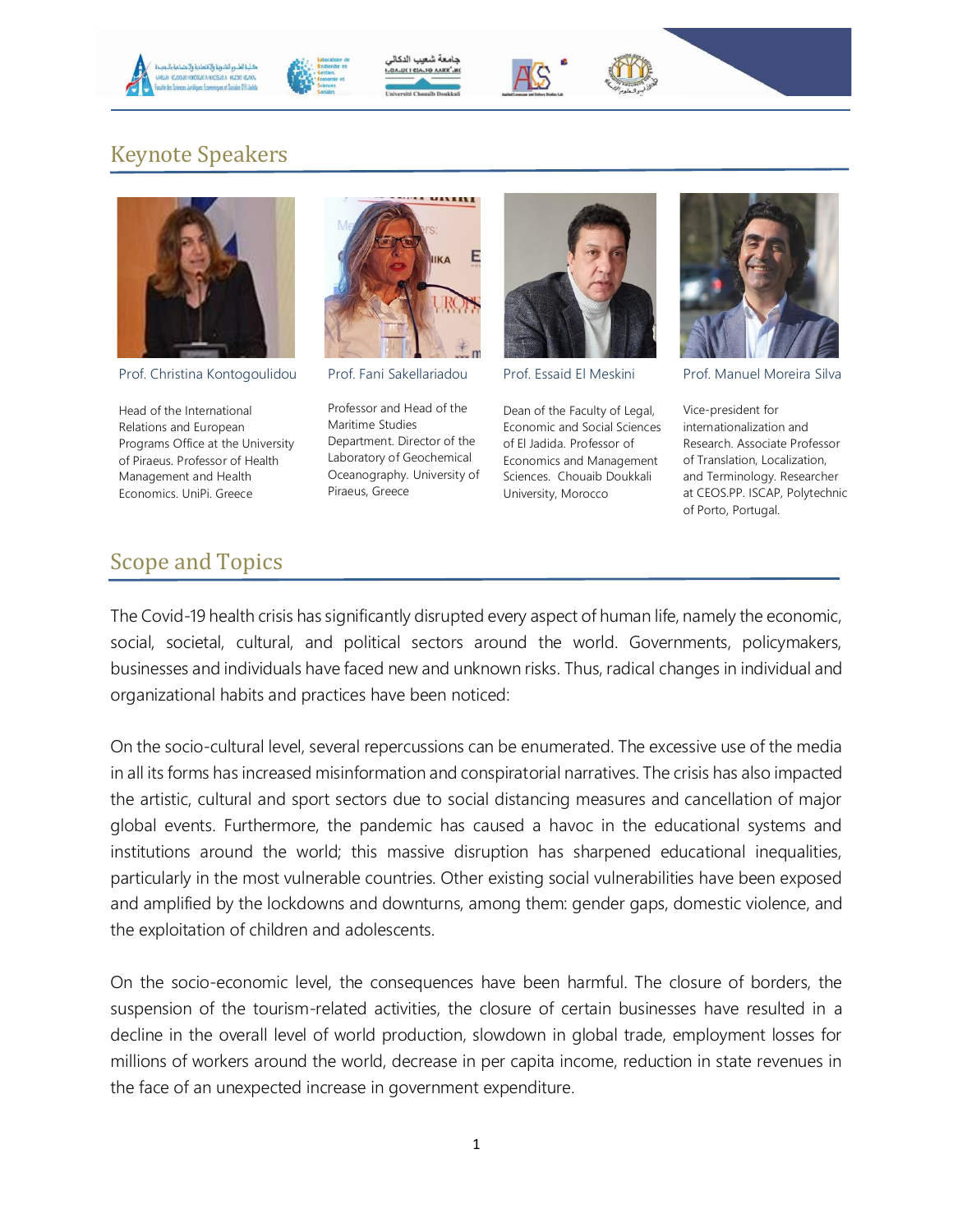





Efforts have been multiplied to alleviate the horrific repercussions of the pandemic on societies, businesses and individuals. The role of researchers and academic communities appeared to be essential and crucial during this period. If decision-makers (governments and business leaders) are called upon to guarantee a revival of the economy and the normal life of individuals, scientific research has provided access to theories and models facilitating reflection on this crisis.

Accordingly, the fields of Humanities and Social Sciences (HSS) have proved their importance in terms of reflection on aspects related to Covid-19. Thanks to their interdisciplinary nature, they can produce multidimensional and forward-looking research to understand the ongoing transformations and to shed light on the public policies put in place to respond to the crisis. These sciences can also highlight the various inequalities, which have been intensified by the pandemic, and provide recommendations to guarantee an inclusive and equitable future. Specifically, Humanities and Social Sciences research can provide companies with methods enabling them to manage this period of crisis. The contributions of these sciences also concern macroeconomic systems, in terms of proposing recommendations to improve access to public services, ensure optimal employability, promote an entrepreneurial culture and, therefore, guarantee sustainable development.

Hence, the objective of this conference is to bring together academics, doctoral students and practitioners (educators, linguists, psychologists, economists, political figures, entrepreneurs, etc.) from different countries to discuss theoretical and practical questions related to the contributions of HSS in addressing different issues related to the Covid-19 crisis. The main goal is to contribute to the realization of a sustainable and inclusive development model.

The conference will cover the following topics:

#### **1. The Impact of Covid-19 on individuals, organizations, society and the macroeconomic system:**

- The business climate in Morocco.
- Business management and organization.
- **Macroeconomic equilibrium and general consumption.**
- Access to public services and territorial inequalities.
- **Tourism, creative and cultural sectors.**
- Social vulnerabilities, inequalities, and digital divide.
- Disinformation, propaganda and public opinion.
- **EXECT:** Lifestyles, habits, mental health and social change.
- Social responsibility and sustainable development.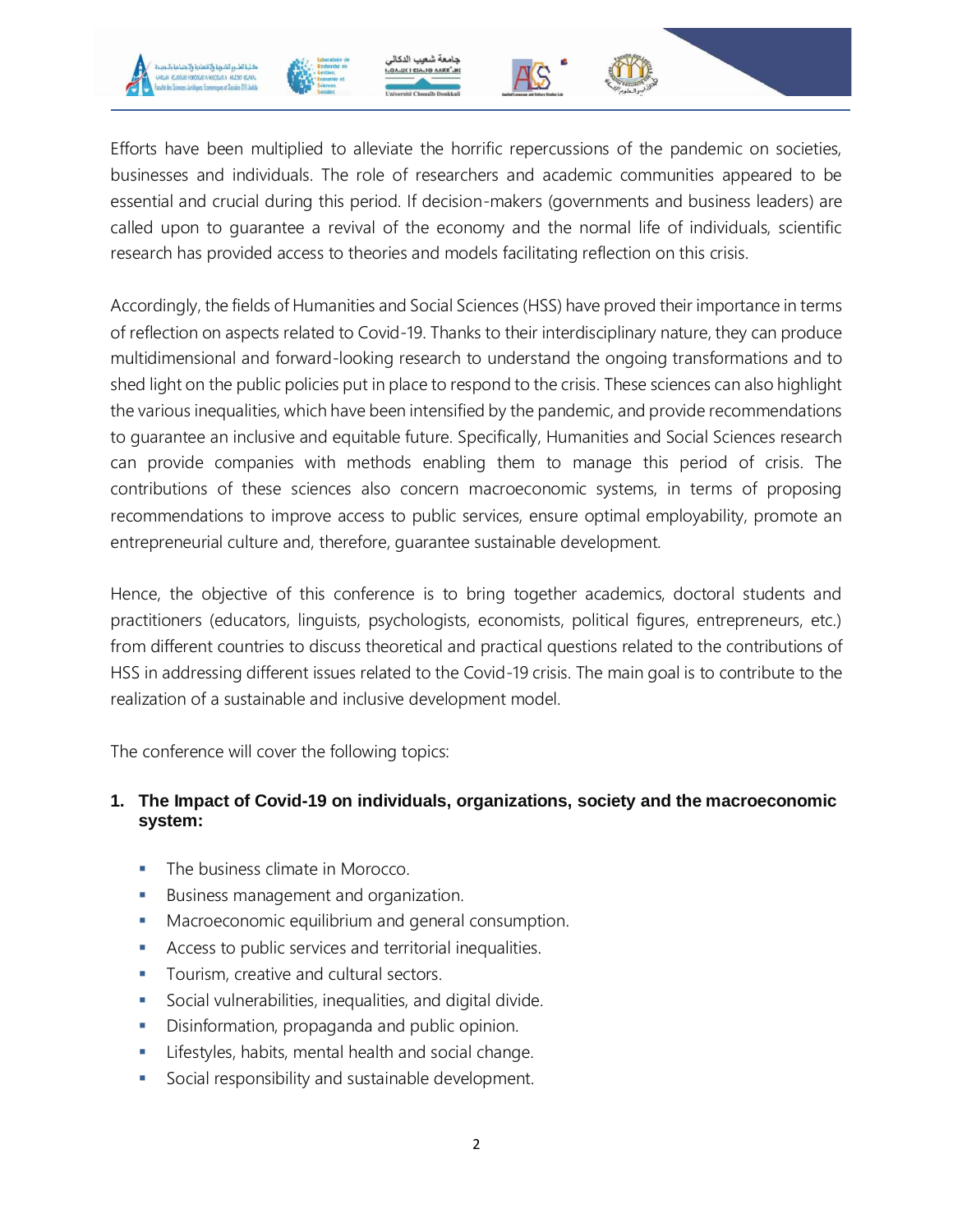

#### **2. The role of Humanities and Social Sciences in post-Covid recovery and sustainable reconstruction:**

- Organizational resilience, digital transformation and business management.
- Mobilizing innovation and creativity for national economy and public services.
- **Capacity building, employability and human development.**
- **Internationalization, inclusive digitalization and pedagogical practices.**
- Education, equity, inclusion and sustainable community.
- **Public opinion, citizenship, individual and collective freedom and legal framework.**
- **Diversity, languages, cultures and societies.**
- **Intercultural interaction, communication, media and discourse.**
- Artistic, cultural and literary representation of the pandemic.

#### Important dates

- Abstract submission: From 20 March to 27 April, 2022
- **Acceptance notification: 7 May, 2022**
- Final version of the Article: 5 June, 2022
- Acceptance notification: 20 June, 2022
- Registration: From 20 June to 1 July, 2022
- **Conference: 4 July, 2022**

#### **Coordinators**

**BOUZIANE Karima**, FLSH, Chouaib Doukkali University, El Jadida

**RABHI Dounia**, FSJES, Chouaib Doukkali University, El Jadida

#### Organizing Committee

**ABDERMA Amine**, EST, Chouaib Doukkali University, El Jadida

**EL BENNISSI Laila**, FSJES, Chouaib Doukkali University, El Jadida

**QACHAR Abdelhakim**, FSJES, Chouaib Doukkali University, El Jadida

**EL YAMLAHI Imane**, FPK, Sultan Moulay Slimane University, Khouribga

**LAABOUDI Assia**, FLSH, Chouaib Doukkali University, El Jadida

**BEDOUI Najia**, ENCG, Chouaib Doukkali University, El Jadida

**TAHRI Wadi**, ENCG, Chouaib Doukkali University, El Jadida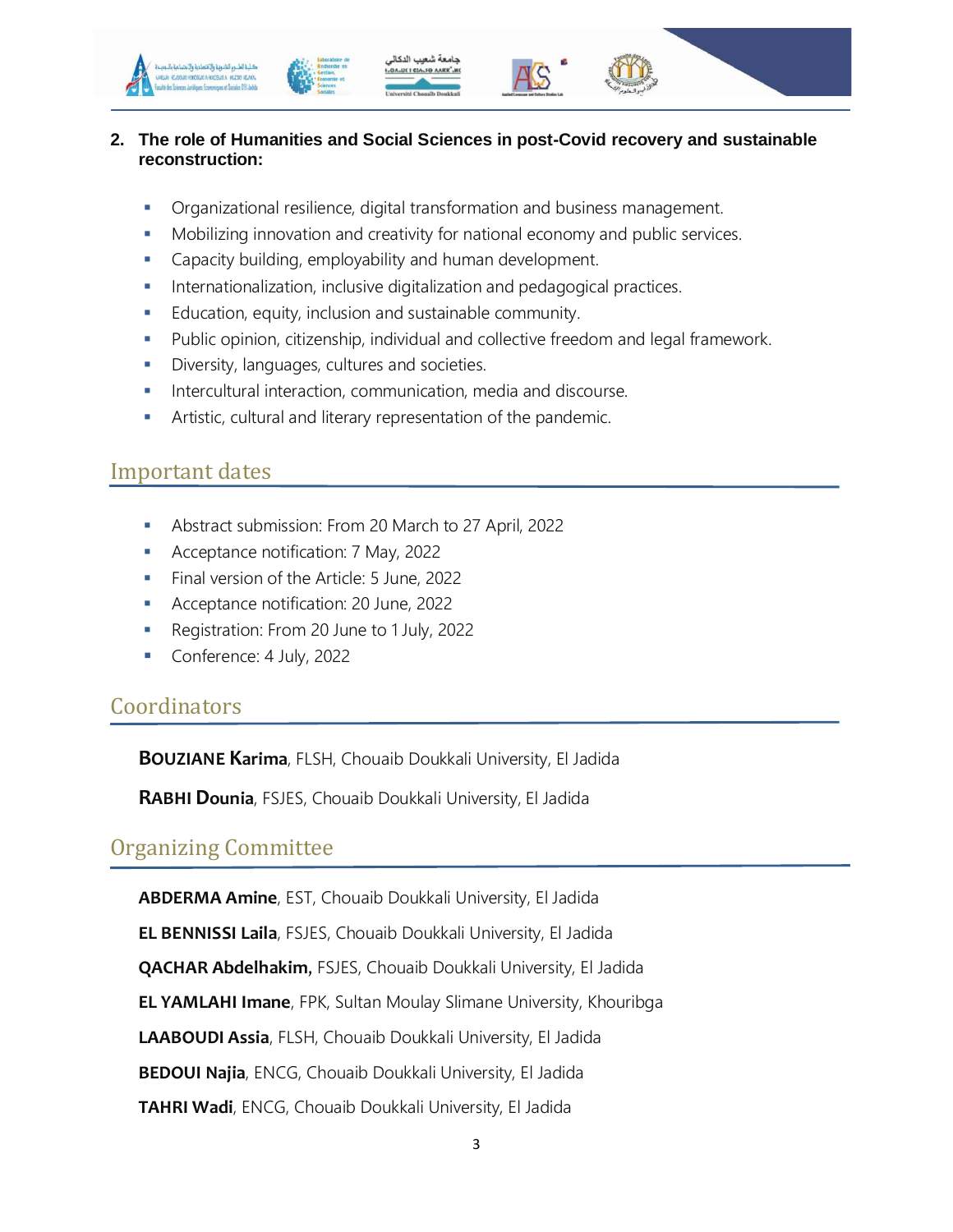

**ESSAKHI Abderrahman**, FSJES, Chouaib Doukkali University, El Jadida **BOUZAHIR Brahim**, ENCG, Chouaib Doukkali University, El Jadida **EL BOUAYADI Mohamed**, FLSH, Chouaib Doukkali University, El Jadida **NADORI Neirouz**, FLSH, Chouaib Doukkali University, El Jadida **BIKHZAZEN Nahid**, ENCG, Chouaib Doukkali University, El Jadida **ABOUABDELKADER Soufiane**, FLSH, Chouaib Doukkali University, El Jadida **EL FILALI Issam**, ENCG, Chouaib Doukkali University, El Jadida **AICH Younes**, FLSH, Chouaib Doukkali University, El Jadida **MAJHAD Khalid**, FLSH, Chouaib Doukkali University, El Jadida **El KHADIRI Younnes**, FLSH, Chouaib Doukkali University, El Jadida **EL BOUAZIZI Said**, ENCG, Chouaib Doukkali University, El Jadida **ELOUARDAOUI Ouidyane**, FLSH, Chouaib Doukkali University, El Jadida

### Doctoral Students

**BOUZIANE Abdelmounim**, ENCG, Chouaib Doukkali University, El Jadida **DERKAOUI Rania**, FSJES, Chouaib Doukkali University, El Jadida **GOUZA Majdouline**, FLSH, Chouaib Doukkali University, El Jadida **MOUCHRIF Hassan**, FLSH, Chouaib Doukkali University, El Jadida

## Submission guidelines

- Submissions must be sent to the following email address: hssconference1@gmail.com
- Author and co-authors' details should be mentioned: Full first and family name(s), affiliation details (Department, or laboratory, school/faculty, and university).
- Abstract text should be limited to 250 words and it must be in a form of one single paragraph in Times New Roman format, font 12, spacing 1.5, margins: 2.5.
- The abstract must respect the following order: Objective, Method, Results, and Conclusion/recommendation, keywords.
- **Manuscripts must be sent to the above email address after receipt of acceptance notification.**
- The first page of each article must contain the title of the paper, and the contact details of the authors (Affiliation, Laboratory, Email, Telephone).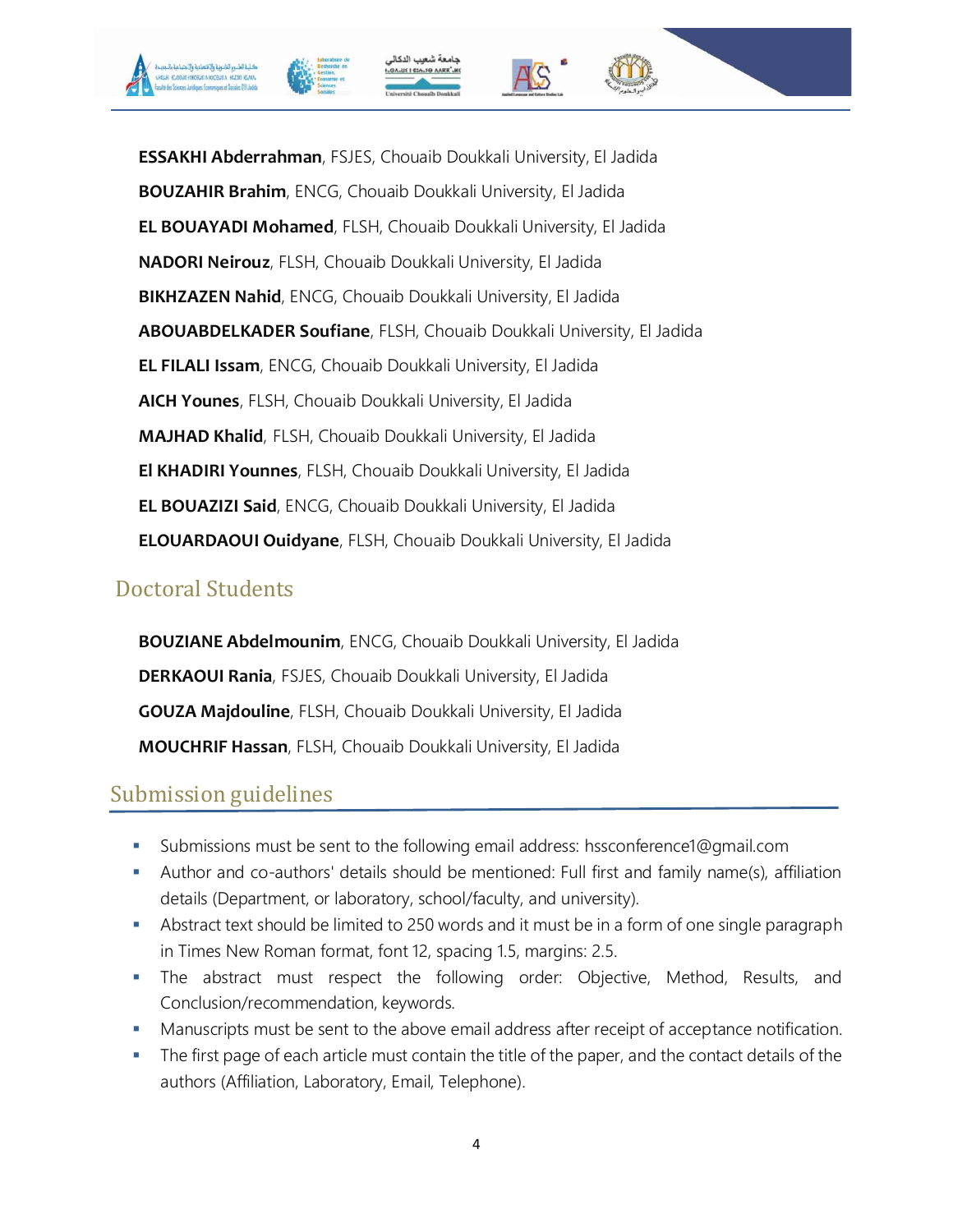

- The text should be in Times New Roman, 12 pt., 1.5 line spacing and the paragraphs should be justified with a 1.25 cm indent. (A4 paper size).
- The full text including figures, tables, appendices and bibliography should not exceed 15 pages. Submissions must be in Word format with the extension (.doc).

#### Conference Languages

English, French and Arabic

#### Publication Opportunity

 Accepted papers will be published as conference proceedings. Selected papers will be submitted for publication in the partner journals.

#### Registration fees

 Once the final copy of the article is received, a letter of acceptance and invitation will be sent to the participants.

800 DH (80 €) for Academics and Professionals.

400 DH (40  $\notin$ ) for doctoral students.

 Registration fees cover: Admission to all conference sessions, conference materials and documents, publication, 2 coffee breaks and 1 lunch.

The conference does not cover the costs of travel and accommodation.

#### Scientific Committee

**ALAMI, Fatima Zahra FSJES**, Ain Chock, Hassan II University, Casablanca, Morocco **ALBUQUERQUE Alexandra**, CEOS.PP, ISCAP, Polytechnic of Porto, Portugal **BASSIDI Hassan**, FSJES, Ain Chock, Hassan II University, Casablanca, Morocco **BEDOUI Najia**, ENCG, Chouaib Doukkali University, El Jadida, Morocco **BEJJTIT Reda**, FLSH, Chouaib Doukkali University, El Jadida, Morocco **BENNIS BENNANI Yasmina**, FSJES, Ain Chock, Hassan II University, Casablanca **BENZEHAF Bouchaib**, FLSH, Chouaib Doukkali University, El Jadida, Morocco **BEVILL Whitney**, Appalachian State University, USA. **BOUAYAD AMINE Nabil**, FPK, Sultan Moulay Slimane University, Khouribga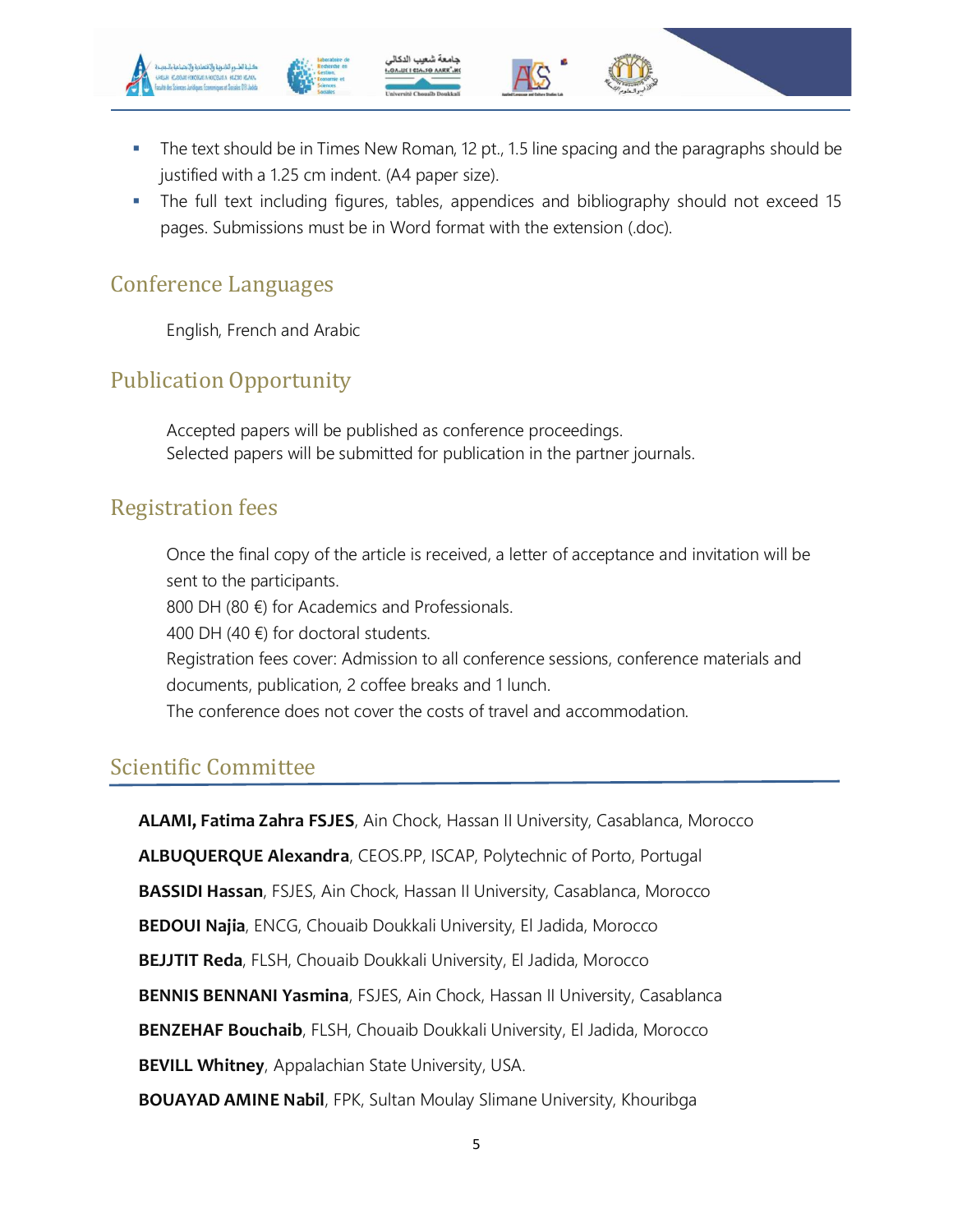







**BOUDLAL Abdelaziz**, FLSH, Ben M'sik, Hassan II University, Casablanca, Morocco **BOUHLOU BELGHITI Houda**, FSJES, Chouaib Doukkali University, El Jadida, Morocco **BOUSSEDRA Faouzi**, FSJES, Université Chouaib Doukkali, El Jadida, Maroc **BOUYLMANI Ahmadou**, FLSH, Chouaib Doukkali University, El Jadida, Morocco **BOUZAHIR Brahim**, ENCG, Chouaib Doukkali University, El Jadida, Morocco **BOUZIANE Karima**, FLSH, Chouaib Doukkali University, El Jadida, Morocco **CHANDRA SHEKAR**, NI-MSME Organization, Ministry of MSME, India **CHERKAOUI Adil**, FSJES, Ain Chock, Hassan II University, Casablanca, Morocco **CHERKAOUI Boutaina**, FLSH, Chouaib Doukkali University, El Jadida, Morocco **CHIȚU Ioana Bianca**, Transilvania University of Brașov, Romania **CHORÃO Maria Graça**, CEOS.PP, ISCAP, Polytechnic of Porto, Portugal **CHOUDHURY Dibyendu**, School of Enterprise Management and NI-MSME, India **CONSTANTIN Cristinel Petrisor**, Transilvania University of Brașov, Romania **DERDAR Mohammed**, FLSH, Chouaib Doukkali University, El Jadida, Morocco **DRAGOJLOV Vesna**, Al Akhawayn University, Ifrane, Morocco **EL BENNISSI Laila**, FSJESJ, Chouaib Doukkali University, El Jadida, Morocco **EL BORJI Najoua**, EST, Hassan II University, Casablanca, Morocco **EL FILALI Issam**, ENCG, Chouaib Doukkali University, El Jadida, Morocco **EL YAMLAHI Imane**, FPK, Sultan Moulay Slimane University, Khouribga **ESSAKHI Abderrahman**, FSJES, Chouaib Doukkali University, El Jadida, Morocco **KCHIRID Amina**, FSJES, Ain Chock, Hassan II University, Casablanca, Morocco **KONTOGOULIDOU Christina**, Piraeus University, Greece **LAABOUDI Assia**, FLSH, Chouaib Doukkali University, El Jadida, Morocco **MIFDAL Mohamed**, FS, Chouaib Doukkali University, El Jadida, Morocco **MOKHTARI Najat**, FLSH, Chouaib Doukkali University, El Jadida, Morocco **MOREIRA DA SILVA Manuel**, CEOS.PP, ISCAP, Polytechnic of Porto, Portugal **MOUDIANE Souad**, FLSH, Chouaib Doukkali University, El Jadida, Morocco **OUHANA Leila**, FSJES, Ait Melloul, Ibn Zohr University, Agadir, Morocco